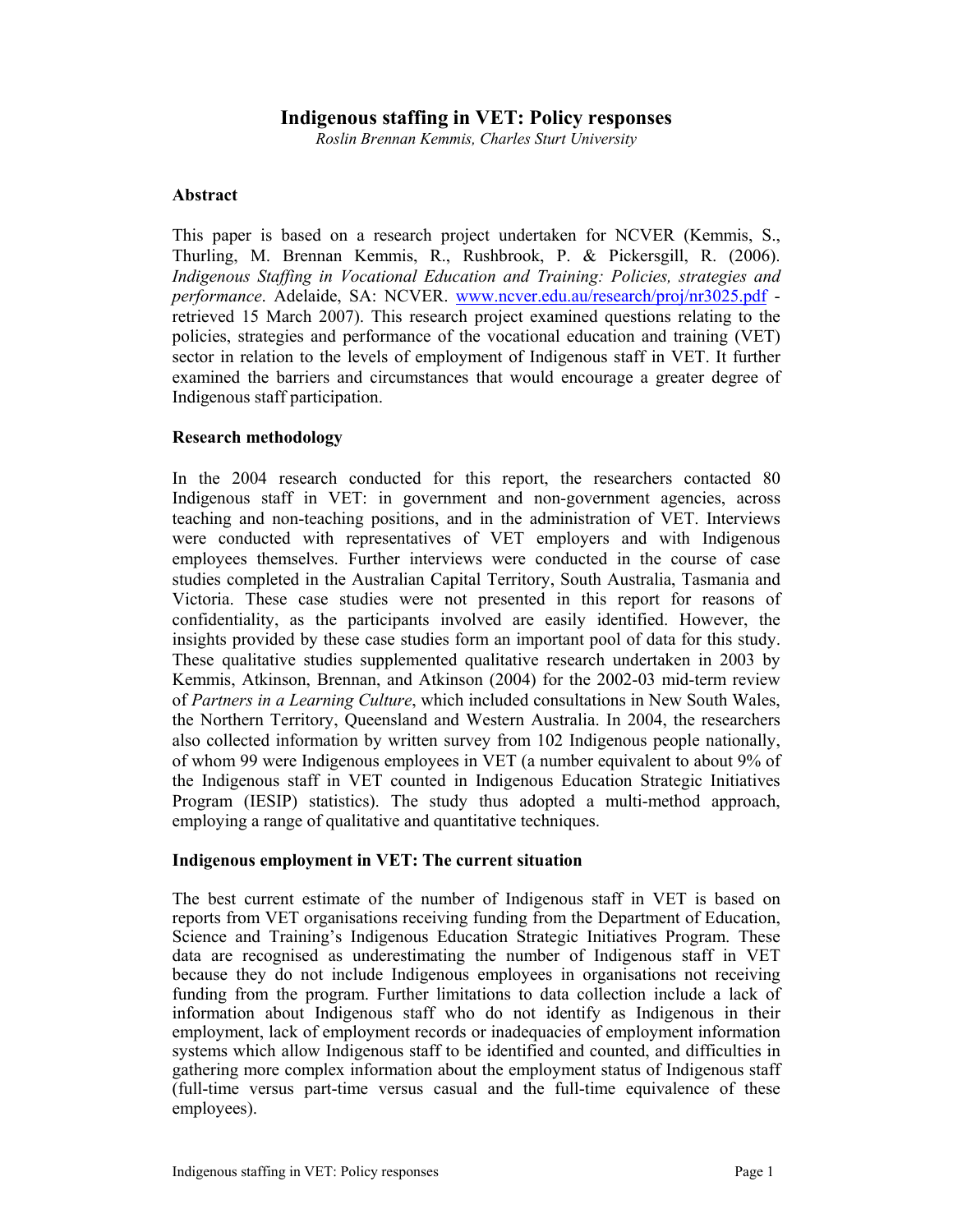Table 1 presents the total number of Indigenous employees in VET organisations receiving IESIP funding. The data shows an increase from 1,171 in 2000 to 1,225 in 2001, and a decrease thereafter to 1,153 in 2004. These trends are also depicted in Figure 1.

**Table 1: Total number of Indigenous employees in government VET systems and nongovernment organisations receiving IESIP funding, 2000–04** 

|                                          |                                                | 2000 | 2001 | 2002 | 2003 | 2004 |
|------------------------------------------|------------------------------------------------|------|------|------|------|------|
|                                          |                                                | No.  | No.  | No.  | No.  | No.  |
| Gov't state/<br>territory<br>VET systems | Indigenous teaching & other professional staff | 415  | 438  | 452  | 375  | 386  |
|                                          | Other Indigenous staff                         | 414  | 429  | 388  | 379  | 363  |
|                                          | Total Indigenous staff                         | 829  | 867  | 840  | 754  | 749  |
| Non-gov't<br>org'ns                      | Indigenous teaching & other professional staff | 154  | 193  | 181  | 235  | 206  |
|                                          | Other Indigenous staff                         | 188  | 165  | 164  | 207  | 198  |
|                                          | <b>Total Indigenous staff</b>                  | 342  | 358  | 345  | 442  | 404  |
| All<br>Indigenous<br>employees           | Indigenous teaching & other professional staff | 569  | 631  | 633  | 610  | 592  |
|                                          | Other Indigenous staff                         | 602  | 594  | 552  | 586  | 561  |
|                                          | Total Indigenous staff                         | 1171 | 1225 | 1185 | 1196 | 1153 |

Source: DEST performance reports from the Indigenous Education Strategic Initiatives Program (2000–04). Note: Excludes the Northern Territory, which does not have a government VET system.





Source: DEST performance reports from the Indigenous Education Strategic Initiatives Program (2000–04). Note: Excludes the Northern Territory, which does not have a government VET system.

It is clear from Table 1 that the overall trend in the number of Indigenous staff in government providers of VET has been static at best to one of slight decline. Research undertaken for the Indigenous staffing in VET report indicates that this is contrary to the intentions of national and state/territory policies for Indigenous employment in the sector (Kemmis et al, 2006, pp.14-19). Among non-government providers of VET (including Indigenous-controlled registered training organisations) however, there was a steady increase in Indigenous employment, rising to a full-time equivalent staff level of about half the employees in the government VET sector.

Arguably, the peak in the number of Indigenous employees achieved in 2001 was the consequence of the implementation of *Partners in a learning culture* (Australian National Training Authority, 2000a). The decline from this peak is difficult to explain, but qualitative data gathered for this study suggested that the decline may be due to a progressive reduction of funding that providers received under the National Indigenous Education Literacy and Numeracy Strategy (which led to a reduction in the number of Indigenous contract staff) and structural reorganisations in some VET systems that apparently affected the number of Indigenous people they employed.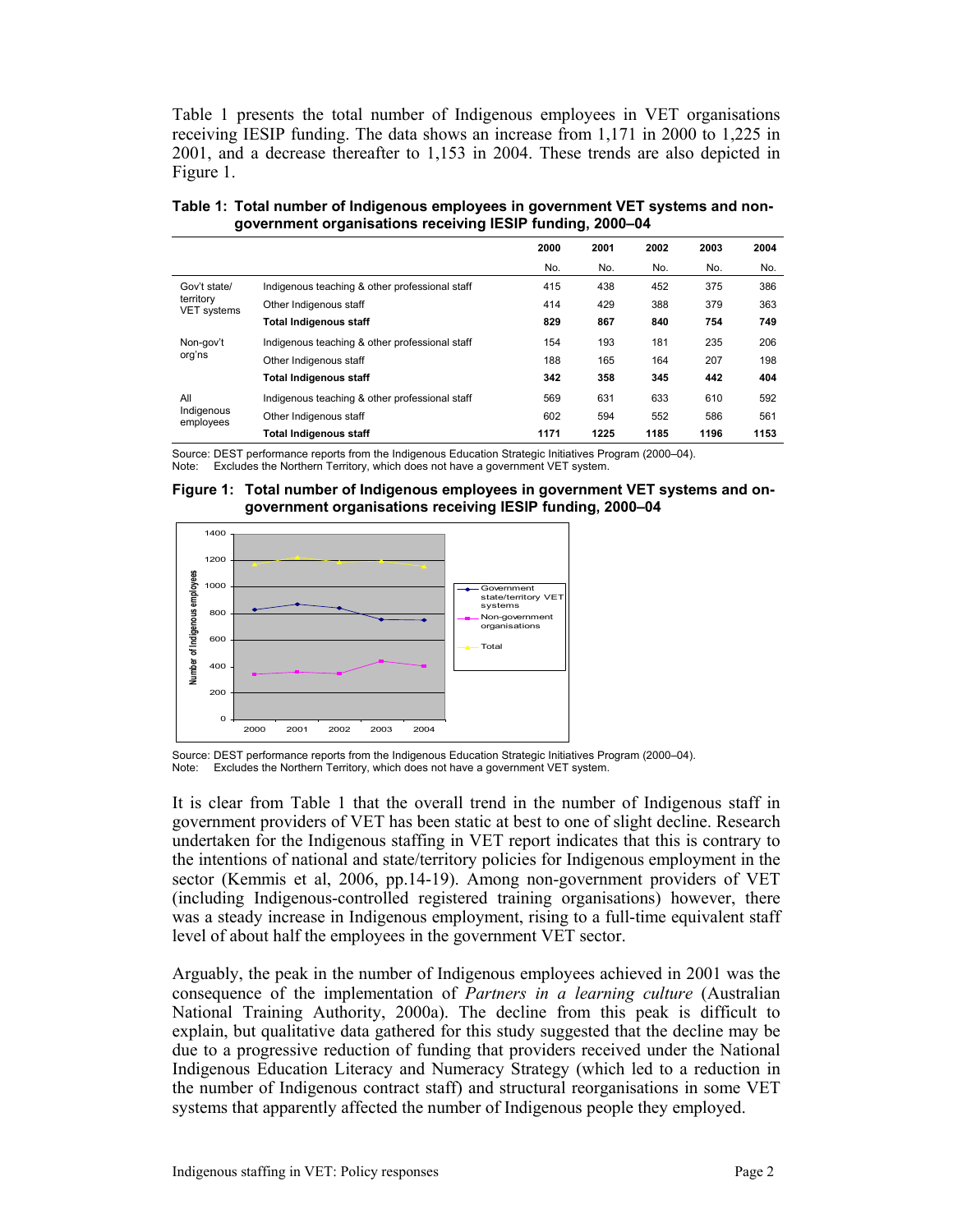### **Indigenous students in VET**

Using data provided by the Australian Bureau of Statistics (ABS) and NCVER, the Productivity Commission report, *Report on government services 2007,* gives the following data on Indigenous participation rates by Indigenous status in 2005 for each state and territory and for Australia as a whole. Figure 4.8 from that report is reproduced as Figure 2 below. It shows wide variation in student participation rates by jurisdiction. Nationally, participation rates for Indigenous students are one and a half times the rates for non-Indigenous students.

If these levels of participation are used as a reference figure for Indigenous staffing in VET, as would be argued on a principle of recognising and responding equitably to cultural diversity in the VET student population, substantially more Indigenous staff would be needed by most employing organisations.



#### **Figure 2: Participation rates in VET by Indigenous status, 2005**

Source: ABS (2004b); ABS Australian Demographics Statistics (unpublished); NCVER AVETMISS collection (unpublished); table 4A.13.

Notes: Government recurrent funded VET students of all ages.

 The Indigenous participation rate is the number of students of all ages who reported being Indigenous as a percentage of the experimental estimates of Indigenous people aged 15-64 years for 30 June 2005 (ABS 2004b, [30 June 1991 to 30 June 2009]); low projection series, tables 25-34, pp.53-62). The Indigenous participation rate in the 2005 Report and in other VET publications was based on the number of students who reported being Indigenous as a percentage of the total Indigenous population from the ABS experimental projection of all Indigenous people.

 Care needs to be taken in interpreting this data because the Indigenous population's age profile is younger than that of the non-Indigenous population. Participation rates for all ages are likely to differ from participation rates for working age populations.

### **What proportion of staff in VET** *should* **be Indigenous?**

The decline in the number of Indigenous employees in VET raises the question of what should be the ideal level of employment of Indigenous teachers and trainers in the sector. While varying widely between states and territories, Indigenous people were 2.4% of the Australian population in 2001, but Indigenous students were 3.3% of all VET students—nearly one and a half times the proportion of Indigenous people in the whole population. In 2004, Indigenous students were 3.55% of VET students.

It is not clear which of these proportions (or some other) might be an appropriate benchmark against which to set targets for the rate of Indigenous employment in VET: the proportion of Indigenous people in the population (which varies between states and territories), or the rate of Indigenous students in VET in particular states or territories. The first might be justified on a principle of equal opportunity in employment; the second might be justified on arguments about the need for Indigenous teachers and role models for Indigenous students in VET and for non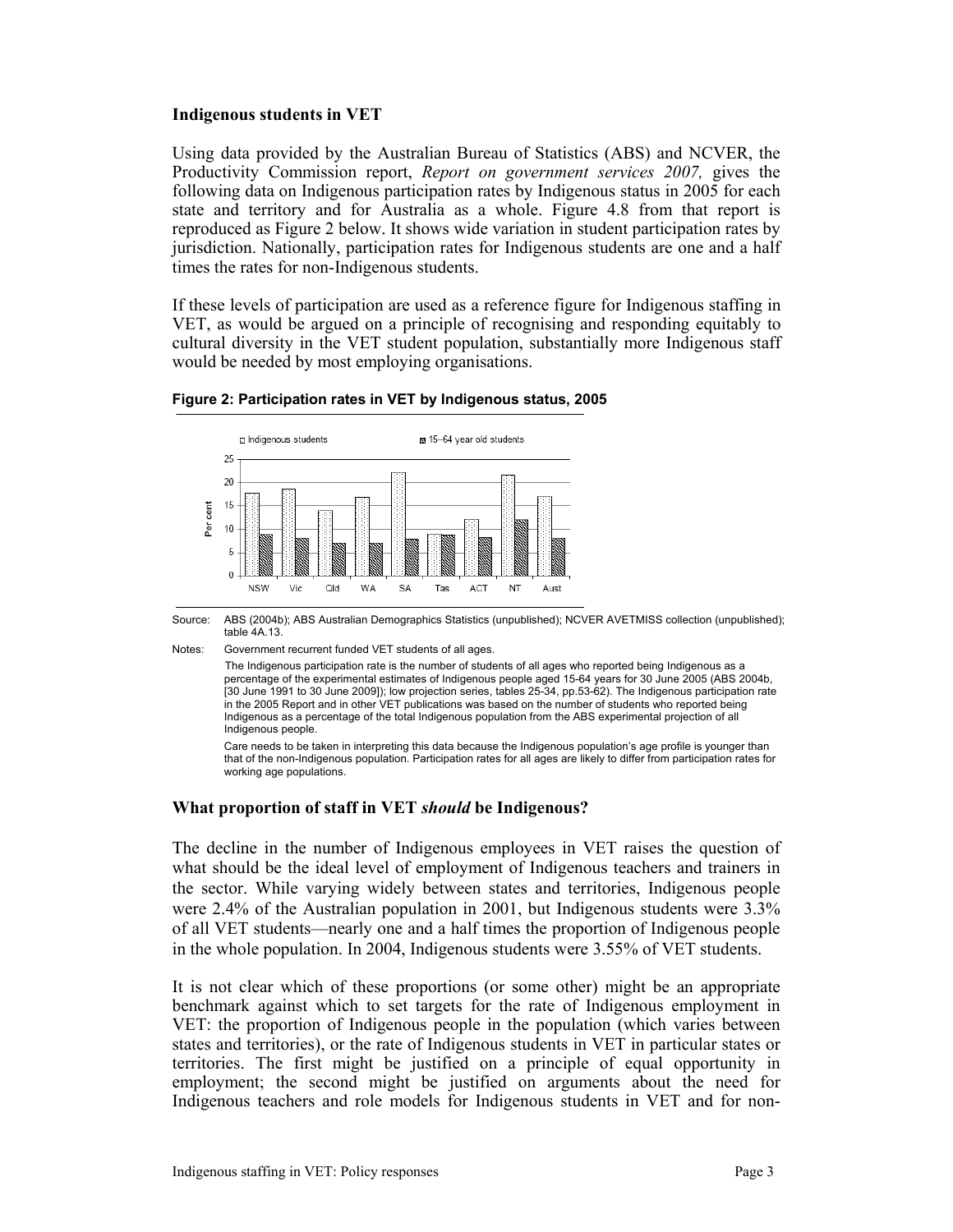Indigenous students who could be given the opportunity to extend their cultural understanding. The latter suggestion was widely supported by informants in the *Indigenous Staffing in Vocational Education and Training* study (Kemmis et al, 2006). Many felt that, while Indigenous student participation in VET was a success story, this needed to be balanced against the levels of study and the retention and completion rates for Indigenous students. As one respondent commented, "Indigenous participation is high but there is a 50 per cent drop out rate according to our figures. We are not servicing their needs. We just don't have the Indigenous teachers to deliver." (Kemmis et al, 2006, p.27).

## **Policy context**

All major government employment policies reflect a focus on increasing the number of Indigenous staff in the public sector. The common aspiration is to have Indigenous people employed at the equivalent level to their distribution in the total Australian population (2.4 per cent). This aspiration implies a target for Indigenous participation for each state and territory. It is also useful to juxtapose this national target beside the number of Indigenous students now participating in VET across Australia. "In 2001, the 55,000 Indigenous students represented 20 per cent of all indigenous people over 15 years of age. This was approximately twice the participation rate for all other people aged over 15 years, of whom 11 per cent participated in vocational education and training in 2001" (NCVER, 2003). Whilst the policy of increasing the numbers of Indigenous teachers is a worthy one, the increase needs to be more substantial than the 2.4 per cent population proportion. The effectiveness of these policies must also be placed against the overall decline in the numbers of Indigenous staff in VET.

The policy environment for Indigenous employment issues is rich with reports, measures of accountability and policy and program responses. Arguably, the most significant national policy has been the National Aboriginal and Torres Strait Islander Education Policy. Signed in 1989, it aims to make "the level of education access, participation and outcomes for Indigenous Australians equal to that of other Australians" (Department of Education, Science and Training, 2006, p.2). This policy, and the set of targets it implies, is still in effect today.

Since 1989 there have been further reviews and amendments to Indigenous education and training policy and funding arrangements. These identified new initiatives, with a major shift in focus from inputs to outcomes-based reporting and funding. The introduction of the Commonwealth Aboriginal Education Strategic Initiatives Program (now the Indigenous Education Strategic Initiatives Programme) in 1990 represented a major policy response to low levels of improvement in key indicator areas such as retention, participation and attendance, and low levels of literacy and numeracy and poor completion rates for Indigenous students. One of the current eight priority areas in Indigenous education and training for the Ministerial Council for Employment, Education, Training and Youth Affairs is aimed at increasing the employment of Indigenous Australians in education and training.

At a national level, the release of the definitive five-year (2000-2005*) National Strategy for Vocational Education and Training for Indigenous Australians – Partners in a Learning Culture* (ANTA, 2000a) was highly significant. This policy document provided an integrative account of what was intended by the Actions, Strategies and Objectives listed in the accompanying *Blueprint* (ANTA, 2000b). It formed the basis for state and territory policy formulations across Australia.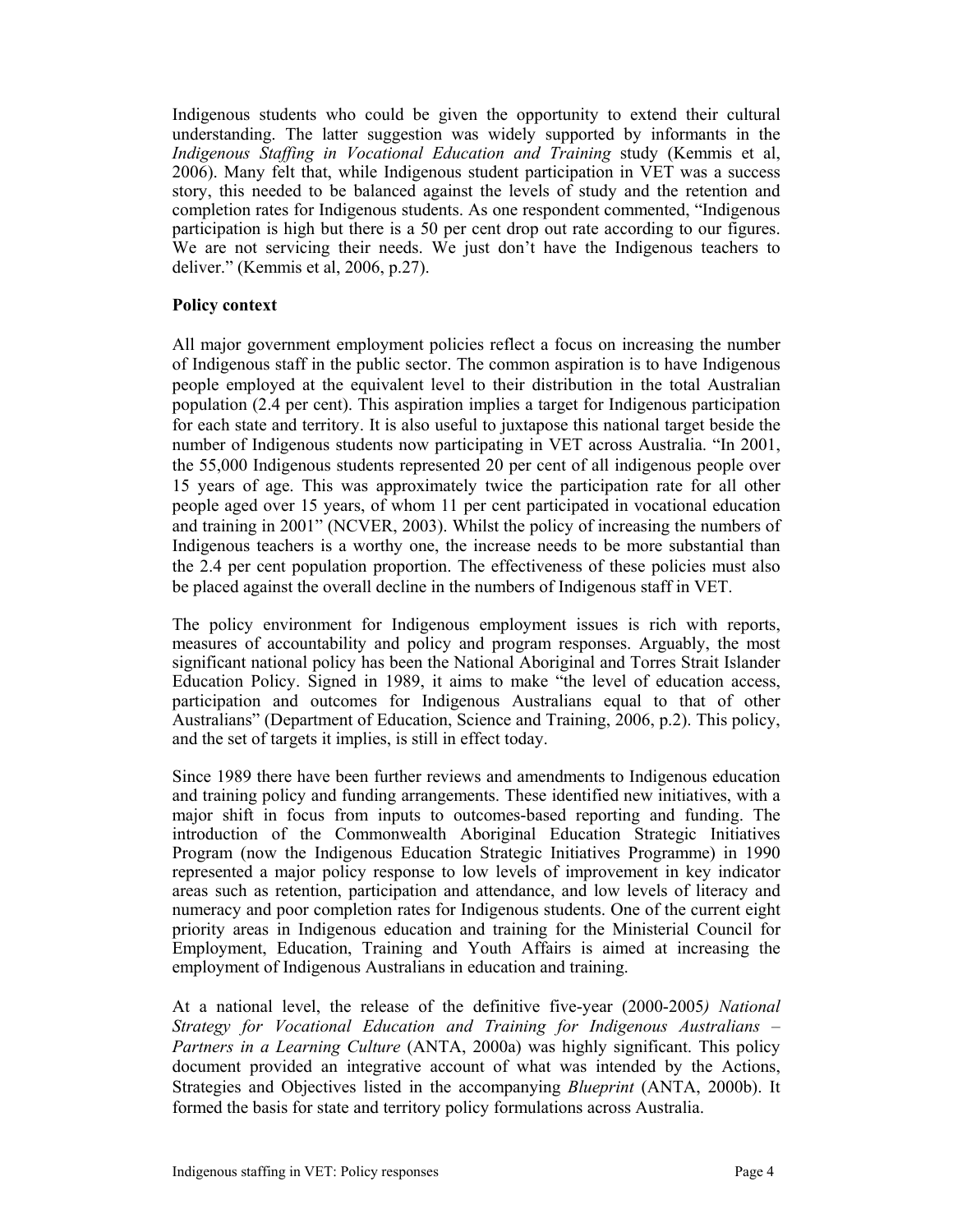In New South Wales, for instance, *the New Partners, New Learning, New South Wales: State VET Plan 2001-2005* (NSW Department of Education and Training, 2001) and the *NSW Vocational Education and Training Strategy for Aboriginal and Torres Strait Islander People* (NSW Board of Vocational Education and Training, 2001) was based on the national *Partners in a Learning Culture,* and whilst having their own distinctive flavour, increasing Indigenous involvement "at all levels of VET decision making, administration and delivery"(NSW Department of Education and Training, 2001, p.8) was a policy priority.

In relation to Indigenous employment in VET, Objective 1: Strategy 3 aimed to increase involvement of Indigenous people in decision making about policy, planning, resources and delivery, and recognised the importance of securing "Indigenous employment in key areas of the VET sector" (ANTA, 2001b, p.27). The findings from the *Mid-term review of the implementation of the Blueprint* (Kemmis et al, 2004) indicated that slow progress is being made in achieving the goal of Indigenous employment levels in the VET sector equivalent to Indigenous population levels across Australia. This target becomes even more pronounced in mainstream delivery of VET, since many Indigenous staff are concentrated in Indigenous units.

The Indigenous staffing in VET report (Kemmis et al, 2006) examined policy responses at stages of the employment cycle, in order to increase the participation of Indigenous staff in the VET sector.

# **Policy responses at stages of the employment cycle**

## *1. Strategic workforce planning and establishing the need for a position*

Strategic workforce planning involves persistently planning for the achievement of employment policies to match the key strategic objectives of the organisation, so that the workforce capacities and capabilities match the capabilities required for organisational development and success. To some extent this process has been applied to the policy objective of increasing Indigenous staffing in VET across Australia, as it is an implicit component of all the policy documents (Kemmis et al, 2006, p.48).

# *2. Defining and describing positions and employment criteria*

State, territory and national policies refer to the need to define and describe positions and employment criteria in ways that will attract Indigenous people to apply for work in the VET sector. In some places, the policy response has been to focus attention on creating a sense of cultural security that "reflects an appreciation of the need for cultural diversity to provide effective public sector programs, services and administration" (Office of Equal Employment Opportunity WA, 2002, p.8). Suggested strategies include a respect for culture, the elimination of racism and the introduction of workplace practices that are flexible and sensitive.

## *3. Recruitment and selection*

Recruitment and selection are the first encounters that many prospective Indigenous employees in VET have with an organization, and these encounters have often been identified as being culturally unfriendly. The Australian Capital Territory *Aboriginal and Torres Strait Islander Employment and Career Development Framework for the ACT Public Service* has as one of its strategic objectives the development of recruitment selection processes that are culturally sensitive and respectful. A register of Aboriginal and Torres Strait Islander employees available to participate in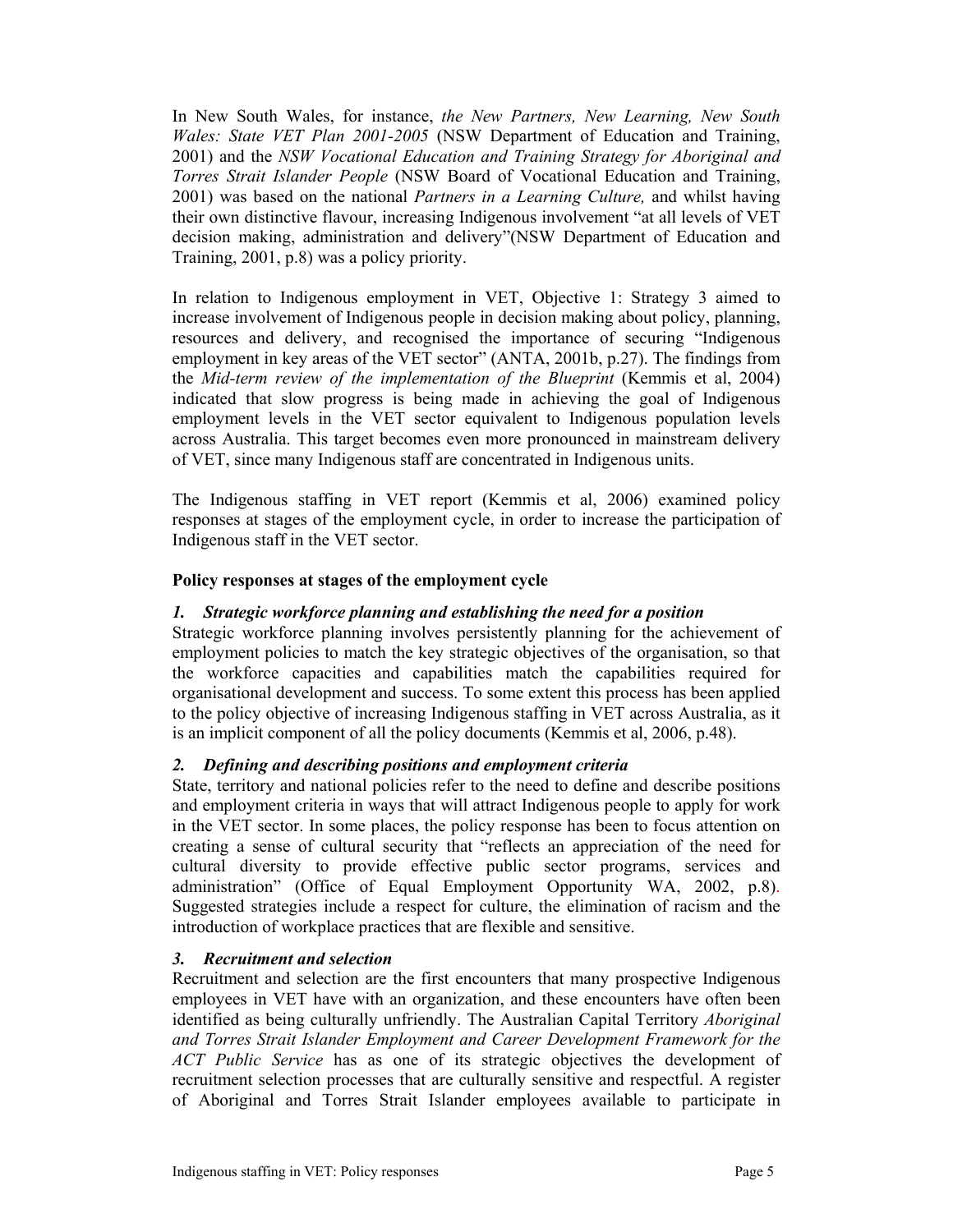interview panels was recommended, and all interview panels involving Aboriginal and Torres Strait Islander candidates will have "an Aboriginal or Torres Strait Islander panellist or staff who have completed accredited cross-cultural training" (p.7). Most importantly, the strategy makes explicit the value of life and workplace experience that prospective Indigenous employees have. This experience is to be balanced against the need for formal qualifications in the recruitment of staff  $(p.12)$ .

# *4. Induction*

Induction is critical, especially where the organization into which the Indigenous member of staff is moving is large and complex. It is a significant and influential factor in the retention and comfort of Indigenous staff. "Employers also need to focus on retention if the representation of Indigenous people in the public sector is to increase" (Office of Equal Employment Opportunity WA, 2002, p.12). Suggested strategies include the development of culturally sensitive orientation and induction processes, the support for Indigenous staff in the initial stages of their employment and support for the 'transition to work' phase.

# *5. Mentoring*

Mentoring programs are a strategic response to the need to recruit and retain Indigenous staff. In Western Australia, it is recognised both in policy and practice that "effective career development recognises the value of employees to the organization and the importance of developing skills and careers in line with individual aspirations and the needs of the organization" ((Office of Equal Employment Opportunity WA, 2002, p.10). Strategies include the provision of culturally appropriate mentoring, the careful selection of mentors and coaches to work with Indigenous staff, the provision of Indigenous mentors to work beside management, and the identification and promotion of Indigenous role models within the respective organizations (p.10).

# *6. Monitoring, reviewing and managing performance*

Policy documents are relatively silent on this set of issues. Perhaps it is the case that these practices are implicit within the other policies and strategies, or perhaps it is the relative youth of the practice that accounts for its absence. However, performance management in particular, can produce a systematic and sensitive set of professional goals that can be facilitated by the organization and is a valuable tool when used judiciously and capably.

# *7. Professional development*

Judicious selection of professional development activities, and the existence of a process which makes professional development responsive to the needs of staff, would ensure that some of the identified barriers to career progression amongst Indigenous staff in VET would be dismantled. These strategies are responses to observable and documented problems, but become increasingly difficult to implement, even with technology, when distance and remoteness of Indigenous staff are factored into the policy equation.

# *8. Career counselling, planning and development*

Career counselling that focuses on the promotion of career pathways is an area of potential development (Department of Education and Children's Services (SA), 2002, pp.7-8). Indigenous people in the public sector, and VET is no exception, tend to be employed in lower or Indigenous specific positions. "As a result many Indigenous staff feel locked in Indigenous roles and that their skills are undervalued in mainstream areas of government. Strategies are needed which build the professional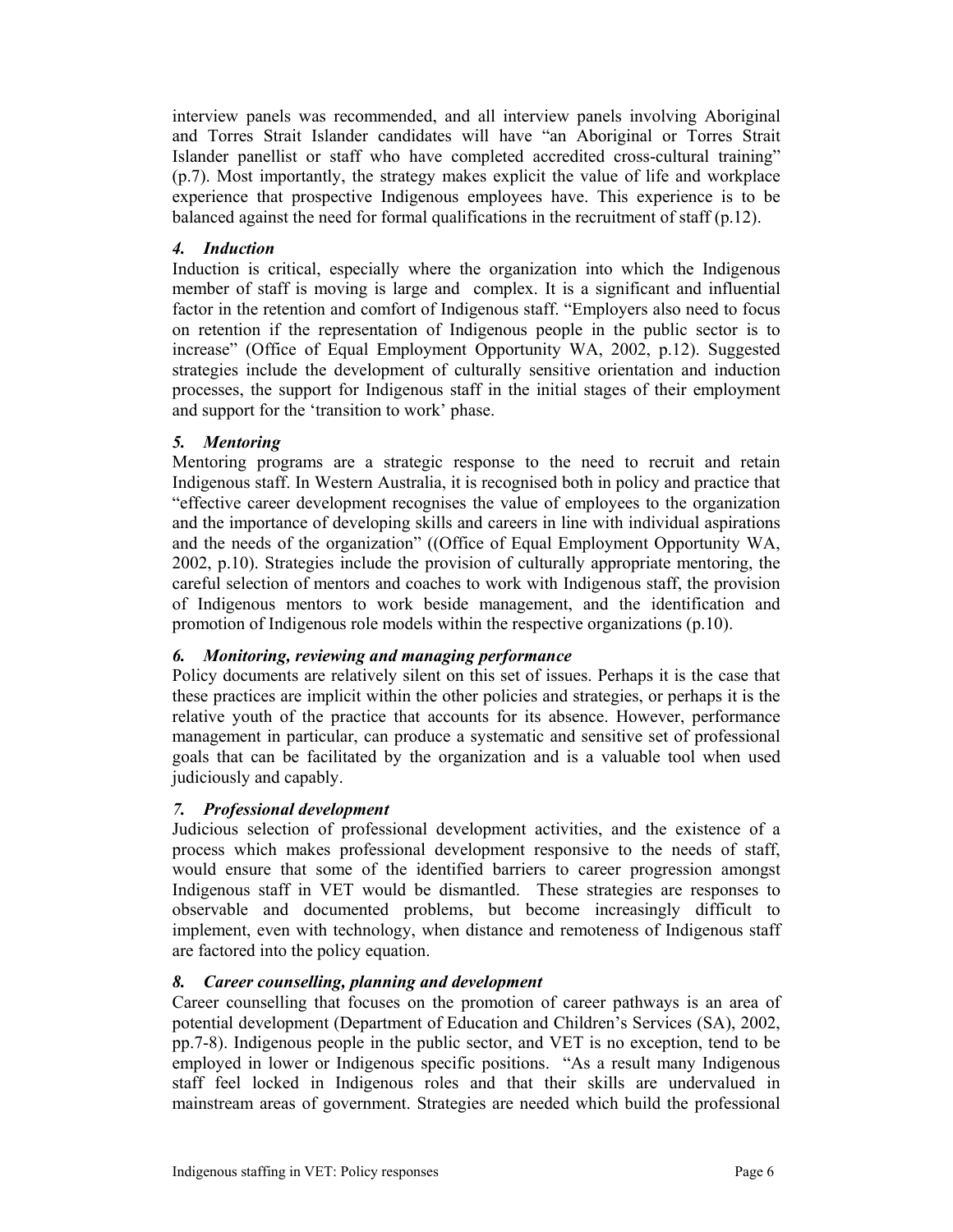skill base within the Public Sectors Indigenous staff base…Where organizations employ staff in identified Indigenous positions and work units, strategies are needed to link these positions with career development pathways and advancement in the mainstream areas of operation" (Victorian Public Sector, 2002, p.25).

## *9. Retention*

Low retention rates of Indigenous staff influences the degree of success that other strategic directions arising from policy can expect to have (ACT Public Service, p. 11). Strategies to respond to this problem include mentoring, the creation of formal networks, and the encouragement of supportive work environments (p. 12).

## *10. Exit strategies*

Policy documents are relatively silent on exit strategies for Indigenous staff in VET.

# *11. Succession planning*

Succession planning, particularly for Indigenous staff, is critical under conditions of high levels of casualisation. The data highlights the imminent departure of a large number of VET teaching staff and the small number of emerging full time teachers available to step up to higher positions within organizations. A variety of initiatives arising from policy have been used to attract younger Indigenous staff and to provide them with professional development and other types of support. The establishment of an Aboriginal Employment Register in South Australia, for instance, and the recruitment of Aboriginal trainees were seen as strategies to "assist in diversifying and rejuvenating the workforce as well as contributing to succession planning" (Department of Education and Children's Services (SA), 2002, p.6).

## **Monitoring and evaluation of VET Indigenous staffing in VET policies**

The monitoring and evaluation of policies and strategies relating to the employment of Indigenous people in those organizations who are bound by the specifications of government policy has long been recognised as being critical to the well informed development of policy. However, the success or otherwise of policies in this area has been often difficult to identify because of poor or different methods of data collection. Whilst some improvements have been made, and finer and more prescriptive indicators of implementation are required by the reporting agencies, the problem remains as a significant impediment to the refinement and changes in policy that are demanded by a changing VET context.

There have been a number of evaluations of policy in the area of Indigenous employment that have informed subsequent policy formulation. The report on the *Aboriginal Employment Strategy 2003-2008* in South Australia (October 2002) is a systematic and consultative approach that provides a model for the effective monitoring and evaluation of the success of policy initiatives in that State.

The Report examines all aspects of the employment cycle for Indigenous staff involved in VET and the provision of education services in South Australia. It presents a detailed and systematic analysis of the current employment situation and existing policies and the strategies to achieve these policy goals, and makes recommendations for future improvement. The data collected reflects the density of problems in this area and the consequent recommendations are practical responses to the needs of Indigenous staff.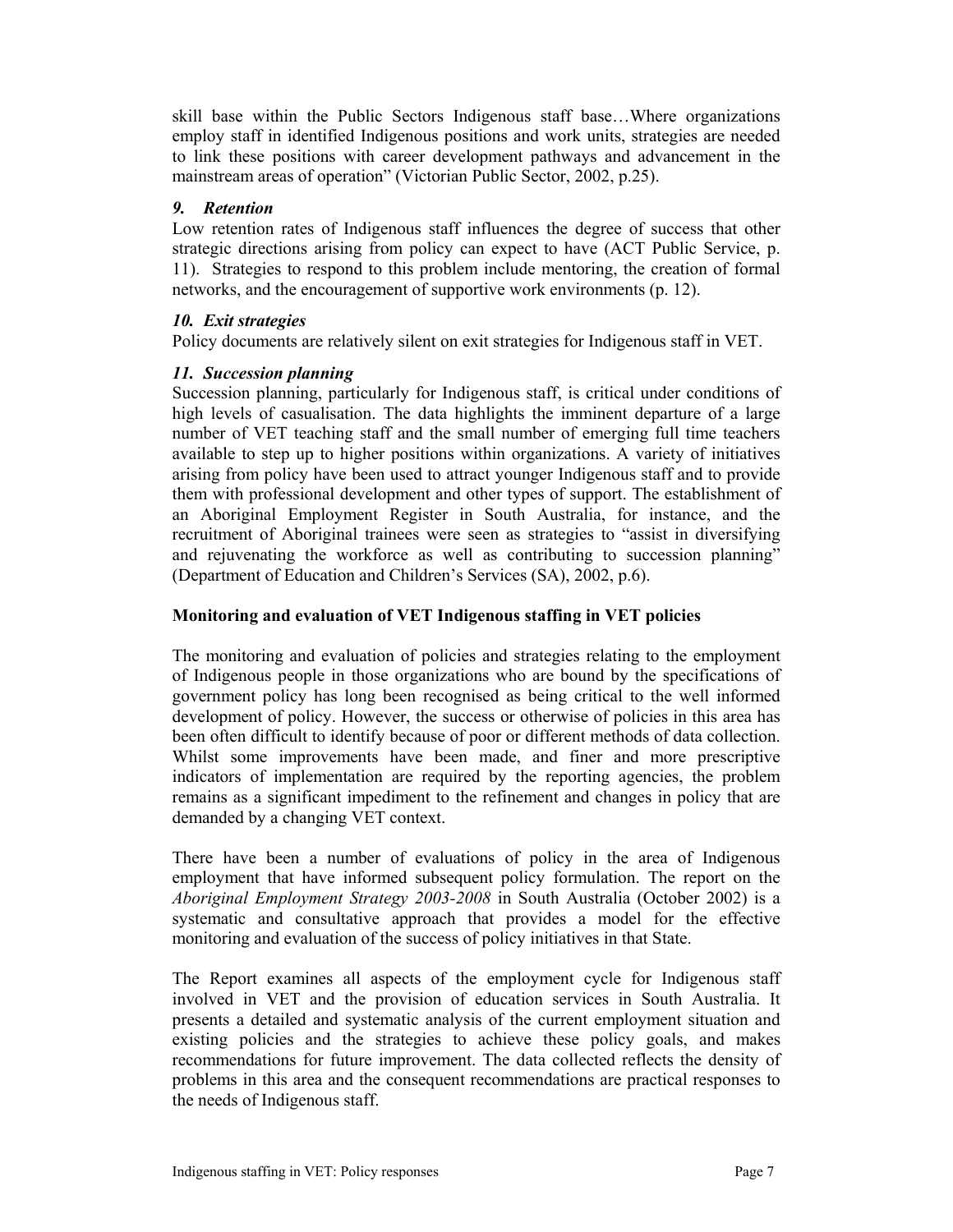## **Strategic workforce planning and community 'ownership' of Indigenous units and services**

As this analysis has shown, the most recent policy statements from state/territory public sector employment departments and those responsible for VET reflect a deep commitment to strategic workforce planning as a means for addressing imbalances in Indigenous employment in VET. In some jurisdictions of VET, Indigenous students participate at twice or more than the proportion of Indigenous people in the state or territory population. There is a strong argument to have Indigenous staffing levels *not* at the level of the representation of Indigenous people in the population but at a level proportionate to their representation among the organisation's clientele. On this basis, organisations in the sector will need even greater proportions of Indigenous staff than they currently aim to employ.

To achieve this aim, as the policy documents attest, they are adopting strategic workforce planning approaches. Table 2 differentiates current and possible ways of thinking about Indigenous employment. It contrasts strategic planning with a more bureaucratic approach to the employment cycle, as well as with a strategy observed in a number of Indigenous units in TAFE and Indigenous registered training organisations, the 'Indigenous community development approach'. Different employment practices are implied by each approach.

| Stages in the<br>employment<br>cycle                                                                    | <b>Bureaucratic approach</b>                                                                                                                                                                           | Strategic human resources<br>approach                                                                                                                                                                                                                                                                                                                                                                   | Indigenous community development<br>approach                                                                                                                                                                                                                                                                                         |
|---------------------------------------------------------------------------------------------------------|--------------------------------------------------------------------------------------------------------------------------------------------------------------------------------------------------------|---------------------------------------------------------------------------------------------------------------------------------------------------------------------------------------------------------------------------------------------------------------------------------------------------------------------------------------------------------------------------------------------------------|--------------------------------------------------------------------------------------------------------------------------------------------------------------------------------------------------------------------------------------------------------------------------------------------------------------------------------------|
| Strategic<br>workforce<br>planning and<br>establishing the<br>need for a<br>position                    | Fixed definition of the<br>organisation and its staffing<br>structure. New staff come to<br>replace old, or to extend<br>existing staff structures and<br>functions.                                   | The organisation analyses its<br>current and future needs<br>strategically, to position itself in<br>relation to changing circumstances<br>and emerging opportunities,<br>identifies gaps between current<br>profile and the staffing profile it<br>needs for a sustainable future.                                                                                                                     | The organisation is a creature of the<br>community and exists to build capacity to<br>meet emerging individual and community<br>social, economic, cultural and<br>environmental needs and opportunities.                                                                                                                             |
| Defining and<br>describing<br>positions and<br>employment<br>criteria (taking<br>affirmative<br>action) | Existing structure and functions<br>define the work of the<br>organisation. Existing HR<br>procedures define the limits of<br>possibility in staffing.                                                 | Structures and functions are viewed<br>as evolving in response to strategic<br>constraints and possibilities. Each<br>new staff appointment is regarded<br>as a major investment for the<br>organisation's future. New positions<br>are justified on strategic grounds,<br>and the organisation is proactive in<br>defining roles and responsibilities of<br>new staff against strategic<br>intentions. | The need for new staff is seen both in<br>replacement terms (maintaining viability<br>and effectiveness of services) and in<br>proactive terms-as contributing to<br>personal and community capacity-<br>building. Positions are defined in relation<br>to both potential (e.g. the potential of<br>prospective employees) and need. |
| Recruitment and<br>selection (formal<br>and informal)                                                   | <b>Recruitment follows</b><br>standardised procedures,<br>emphasises bureaucratic<br>fairness and (sometimes<br>assimilationist) universalistic<br>conceptions of equity.                              | Emphasises finding the right' people<br>for (emerging) organisational needs<br>and opportunities-and sometimes<br>making the 'right' job for the 'right'<br>person (who fits organisational<br>goals and strategies).                                                                                                                                                                                   | Embraces the organisation as part of the<br>community-to be sustained and<br>strengthened as part of community life-<br>cycles and development. Sees<br>recruitment as a process of identifying,<br>building and sustaining individual and<br>collective capacity.                                                                   |
| Induction                                                                                               | Seen as a process of fitting the<br>new employee to the<br>organisation (especially in<br>procedural, role and functional<br>terms).                                                                   | Seen as a two-way process of<br>building commitment and capacity<br>for the organisation and for the new<br>employee— fitting each to the other<br>as part of strategic organisational<br>evolution and development.                                                                                                                                                                                    | May begin long before the new<br>appointee joins the organisation-<br>developing familiarity between potential<br>and prospective employees as a process<br>of identifying and targeting people to<br>contribute to the organisation and the<br>community.                                                                           |
| Mentoring                                                                                               | May be limited (whether formal<br>or informal), aimed at fitting the<br>employee to existing<br>procedures, roles, functions.<br>Emphasis on 'getting it right' in<br>procedural and functional terms. | Seen as an instrument of individual<br>and collective capacity-building in<br>the organisation. Emphasis on<br>'getting it right' in strategic terms for<br>organisational goals and individual<br>career possibilities.                                                                                                                                                                                | Seen as a pervasive, often informal but<br>essential expression of belonging-<br>individuals belonging to the organisation<br>and the community, and the organisation<br>belonging to the community and its<br>members.                                                                                                              |

### **Table 2: Three approaches to workforce planning**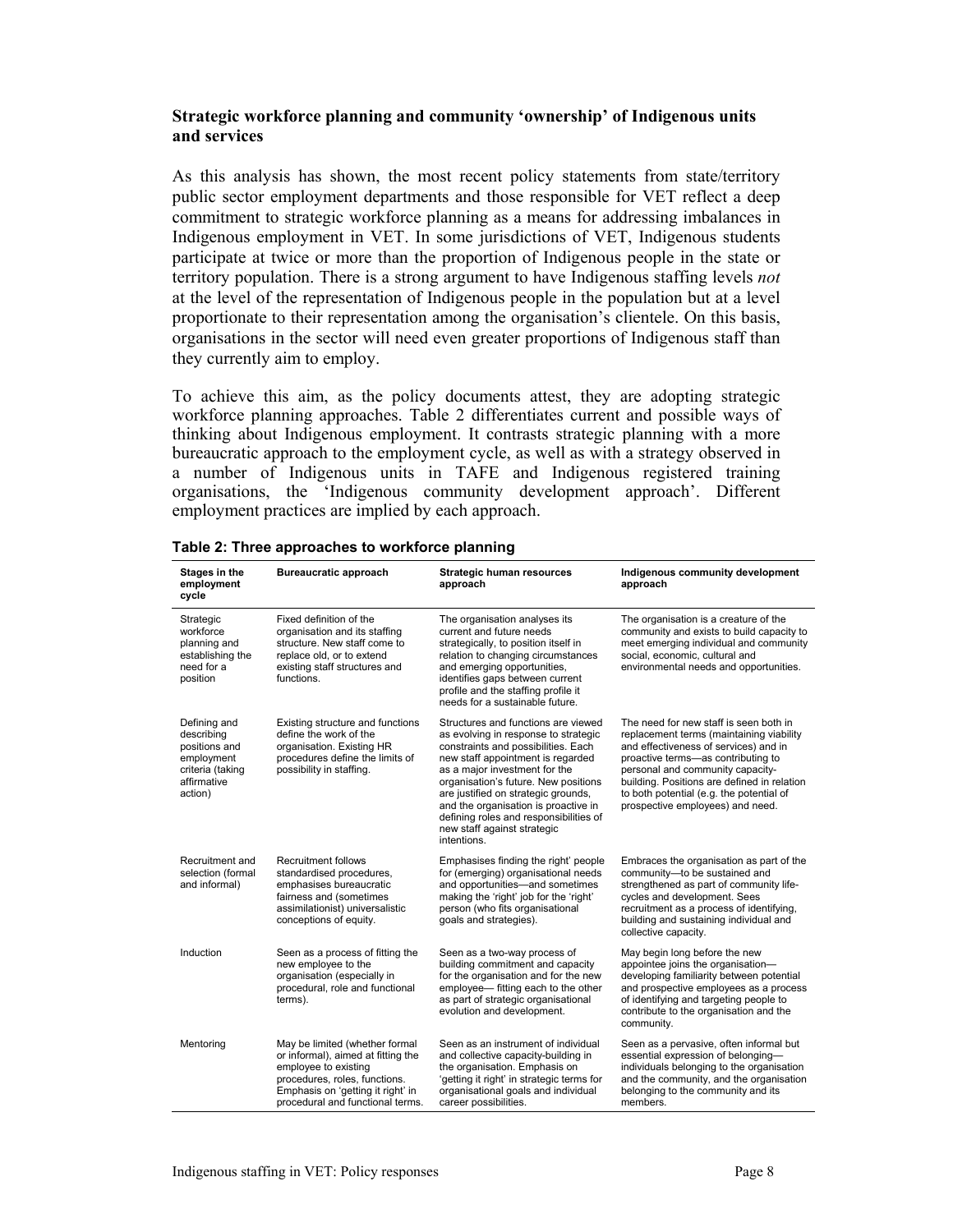| <b>Stages in the</b><br>employment<br>cycle             | <b>Bureaucratic approach</b>                                                                                                                             | <b>Strategic human resources</b><br>approach                                                                                                                                                                                                                                                                                                                                                                            | Indigenous community development<br>approach                                                                                                                                                                                                                                                                                                      |
|---------------------------------------------------------|----------------------------------------------------------------------------------------------------------------------------------------------------------|-------------------------------------------------------------------------------------------------------------------------------------------------------------------------------------------------------------------------------------------------------------------------------------------------------------------------------------------------------------------------------------------------------------------------|---------------------------------------------------------------------------------------------------------------------------------------------------------------------------------------------------------------------------------------------------------------------------------------------------------------------------------------------------|
| Monitoring,<br>reviewing and<br>managing<br>performance | Performance monitoring and<br>review as management tools to<br>ensure compliance with<br>organisational roles, rules and<br>functions.                   | Performance monitoring and review<br>seen as formal moments which are<br>part of more extended processes of<br>performance management matching<br>individual employees and units to<br>organisational strategies and vice<br>versa. Emphasis on leadership<br>rather than management.                                                                                                                                   | Monitoring and review are often informal<br>(sometimes formal) processes in building<br>and sustaining individual and collective<br>capacity. Management is often through<br>teams and groups; leaders rarely give<br>direct instructions, and tend to maintain<br>focus on the meaning of the organisation<br>for individuals and the community. |
| Professional<br>development                             | May be seen as a limited<br>process, linked to promotion<br>and sometimes preparing<br>individuals for promotion.                                        | Seen as a pervasive strategic<br>necessity for the organisation if it is<br>to be able to evolve and determine<br>its own future success and<br>sustainability. Professional<br>development may sometimes lead<br>the organisation in unexpected<br>directions, towards unanticipated<br>but strategically valued goals.                                                                                                | Seen as part of the pervasive process of<br>life-cycles, with more senior members of<br>the organisation (as in the community)<br>needing developed skills and experience<br>and an enhanced sense of responsibility<br>for the long-term wellbeing and<br>sustainability of the organisation and the<br>community.                               |
| Career<br>counselling,<br>planning and<br>development   | Not necessarily provided,<br>although usually offered<br>informally through personal<br>advice to promising staff.                                       | Routinely offered, often in the<br>context of performance<br>management, to make visible how<br>individual careers are essential to<br>organisational development and<br>evolution.                                                                                                                                                                                                                                     | Often offered informally, often in group<br>settings, to help staff identify their<br>current and possible future locations in<br>the life-cycles of the community and the<br>organisation.                                                                                                                                                       |
| Retention                                               | Seen as necessary to avoid<br>costs of recruiting new staff, and<br>for maintaining compliance of<br>staff to imperatives of the<br>organisation.        | Seen as desirable and valuable in<br>terms of investment in staff<br>development, but also as optional in<br>the sense that good staff may be<br>expected to go elsewhere if better<br>opportunities arise. Some loss of<br>staff may be recognised as creating<br>opportunities for organisational<br>change and development, although<br>there is also a need to retain<br>experience and values-based<br>leadership. | Seen as desirable in the context of<br>community membership, although not as<br>incompatible with moves away to<br>develop expertise that may some day<br>return to the community (the principal<br>value) and (secondarily) the<br>organisation.                                                                                                 |
| Exit strategies -<br>moving up and<br>moving on         | Apart from orderly retirement,<br>may be regarded as necessary<br>in the HR department to assist<br>the separation of unwanted or<br>difficult staff.    | Seen as part of the process of<br>organisational change and<br>evolution, as sometimes creating<br>new opportunities for development,<br>and as part of the dynamic<br>environment within the organisation<br>(people moving 'up' in careers and<br>'on' to other opportunities).                                                                                                                                       | Perhaps regarded somewhat more<br>passively-it is expected that some<br>people will move 'up' in the organisation<br>as their capacities and experience<br>warrant, that some people will move 'out'<br>because of changing circumstances or<br>opportunities.                                                                                    |
| Succession<br>planning                                  | May be little considered except<br>for very senior staff (to preserve<br>the interests of the organisation<br>and its existing senior staff<br>profile). | Seen as part of the life-cycle of the<br>organisation, and as a means not<br>only to sustain the organisation but<br>also to secure strategic<br>opportunities.                                                                                                                                                                                                                                                         | Seen as analogous to the life-cycle and<br>evolution of the community-as part of<br>long-term maintenance of the<br>organisation as part of maintaining the<br>community.                                                                                                                                                                         |

Source: Kemmis et al, 2006, pp.66-7.

#### **Conclusion**

It is clear from the findings of this research study that employing organisations in the VET sector must adopt at least the strategic workforce planning approach described in this conceptual framework. More particularly, in cooperation with Indigenous organisations at Commonwealth, state/territory and institutional levels and Indigenous communities at the local level, they may be well advised to consider adopting, or further supporting, the community development approach successfully adopted by many Indigenous registered training organisations and many Indigenous units in TAFE institutes. The approach as shown in Table 2 could be regarded as providing guidelines for good practice in Indigenous employment in VET.

In a context of likely increasing Indigenous unemployment, increasing efforts in VET for Indigenous people are needed, as is increased commitment to Indigenous employment in VET, particularly at the local level.